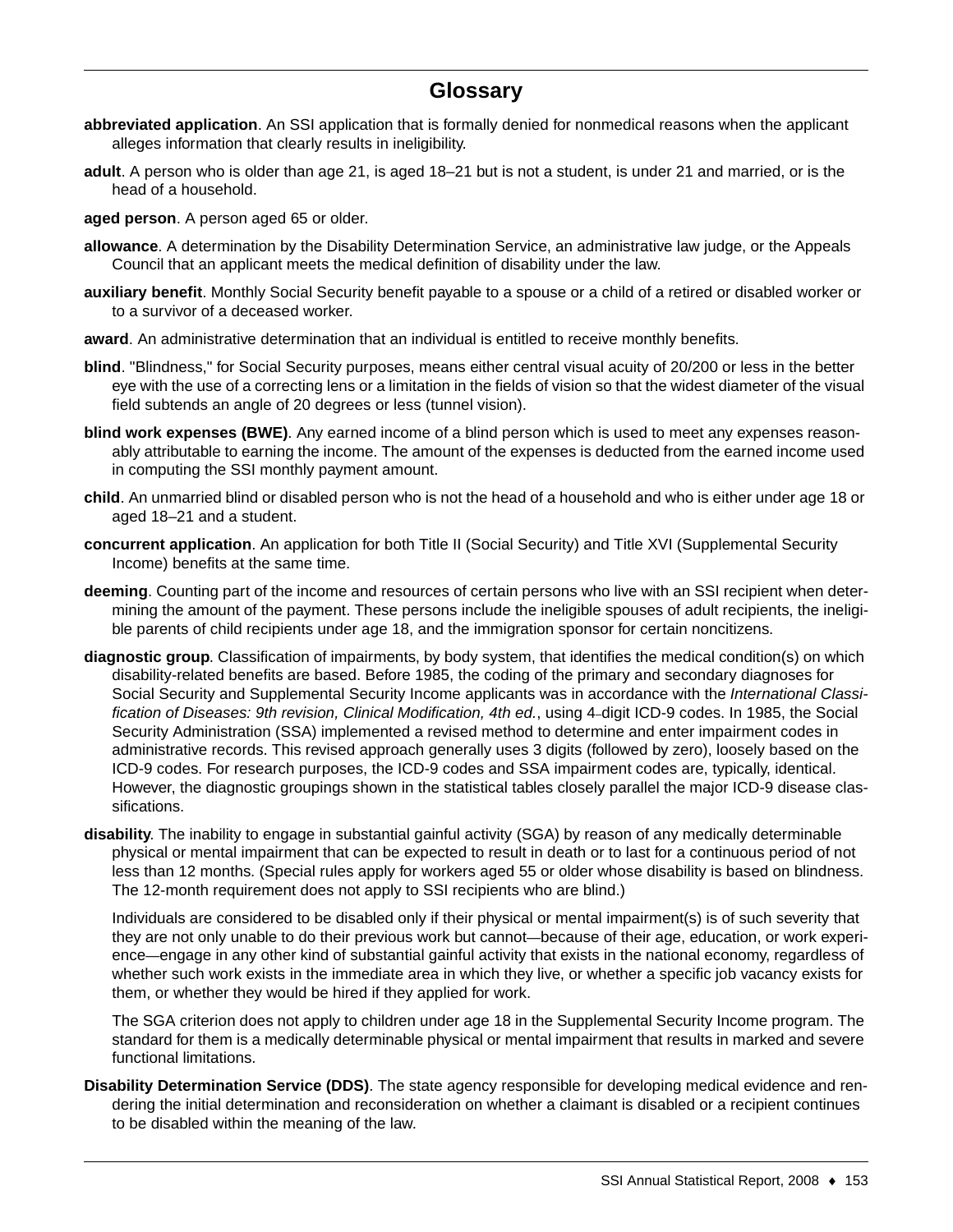- **federal benefit rate (FBR)**. The basic benefit standard used in computing the amount of federal SSI payments. Benefit levels differ for individuals and couples living in households and for persons in Medicaid institutions. Individuals or couples living in their own household receive the full federal benefit. The federal benefit is reduced by one-third if an individual or couple is living in another person's household and receiving support and maintenance there. The federal benefit rate is increased annually to reflect increases in the cost of living.
- **impairment-related work expenses (IRWE)**. Expenses for items or services which are directly related to enabling a person with a disability to work and which are necessarily incurred by that individual because of a physical or mental impairment. The costs are paid for in cash by the individual and are not reimbursable from another source. These expenses are excluded from earned income used to compute ongoing SSI monthly payments. Since December 1990, they may also be applied in the determination of income for purposes of initial SSI eligibility. They are also deducted from the individual's gross earnings when determining if the work is considered substantial gainful activity.
- **Medicaid institution**. Living arrangement for persons in public or private institutions when more than 50 percent of the cost of care is met by the Medicaid program. In these situations, the monthly federal SSI payment is limited to no more than \$30.
- **own household**. Used to determine the federal benefit rate. Applies to adults who own their living quarters, are liable for the rent, pay their pro rata shares of household expenses, are living in households composed only of recipients of public income–maintenance payments, and are placed by agencies in private households. Also applies to children living in their parent's household. See **federal benefit rate**.
- **plan to achieve self-support (PASS)**. A formal plan, requiring SSA approval, for attaining a specific work goal. With a PASS, an SSI recipient may set aside earned or unearned income and resources to pay for goods or services needed to reach the goal, such as education, vocational training, starting a business, or purchasing work-related equipment. Income and resources set aside are excluded from SSI income and resource tests, but they do not influence the determination of ability to engage in substantial gainful activity.
- **presumptive disability or blindness**. For certain diagnoses, where there is high probability of a favorable medical determination of disability or blindness, payments may be made for up to 6 months before the formal determination, if the applicant meets the nonmedical eligibility requirements.
- **representative payee**. A person designated by the Social Security Administration to receive monthly benefit checks on behalf of an adult recipient who is unable to manage his or her own funds. A recipient under age 18 is generally considered incapable of managing benefit payments, and a representative payee will be selected to receive benefits on the recipient's behalf.
- **Section 1619(a)**. Continuing cash benefits for disabled individuals whose gross earned income is at the amount designated as the substantial gainful activity level. The person must continue to be disabled and meet all other eligibility rules. Also known as special cash payment.
- **Section 1619(b)**. For Medicaid purposes, provides special status to working disabled or blind individuals when their earnings make them ineligible for cash payments. Also known as special recipient status.

## **Social Security Administration (SSA) administrative regions**

*Boston*: Connecticut, Maine, Massachusetts, New Hampshire, Rhode Island, and Vermont *New York*: New Jersey, New York, Puerto Rico, and U.S. Virgin Islands *Philadelphia*: Delaware, District of Columbia, Maryland, Pennsylvania, Virginia, and West Virginia *Atlanta*: Alabama, Florida, Georgia, Kentucky, Mississippi, North Carolina, South Carolina, and Tennessee *Chicago*: Illinois, Indiana, Michigan, Minnesota, Ohio, and Wisconsin *Dallas*: Arkansas, Louisiana, New Mexico, Oklahoma, and Texas *Kansas City*: Iowa, Kansas, Missouri, and Nebraska *Denver*: Colorado, Montana, North Dakota, South Dakota, Utah, and Wyoming *San Francisco*: Arizona, California, Hawaii, Nevada, American Samoa, Guam, and Northern Mariana Islands *Seattle*: Alaska, Idaho, Oregon, and Washington NOTE: The SSI program does not cover American Samoa, Guam, Puerto Rico, and U.S. Virgin Islands.

**state conversions**. Persons who were eligible for payments under the federal and state adult assistance programs in December 1973 were automatically eligible for SSI payments beginning January 1974.